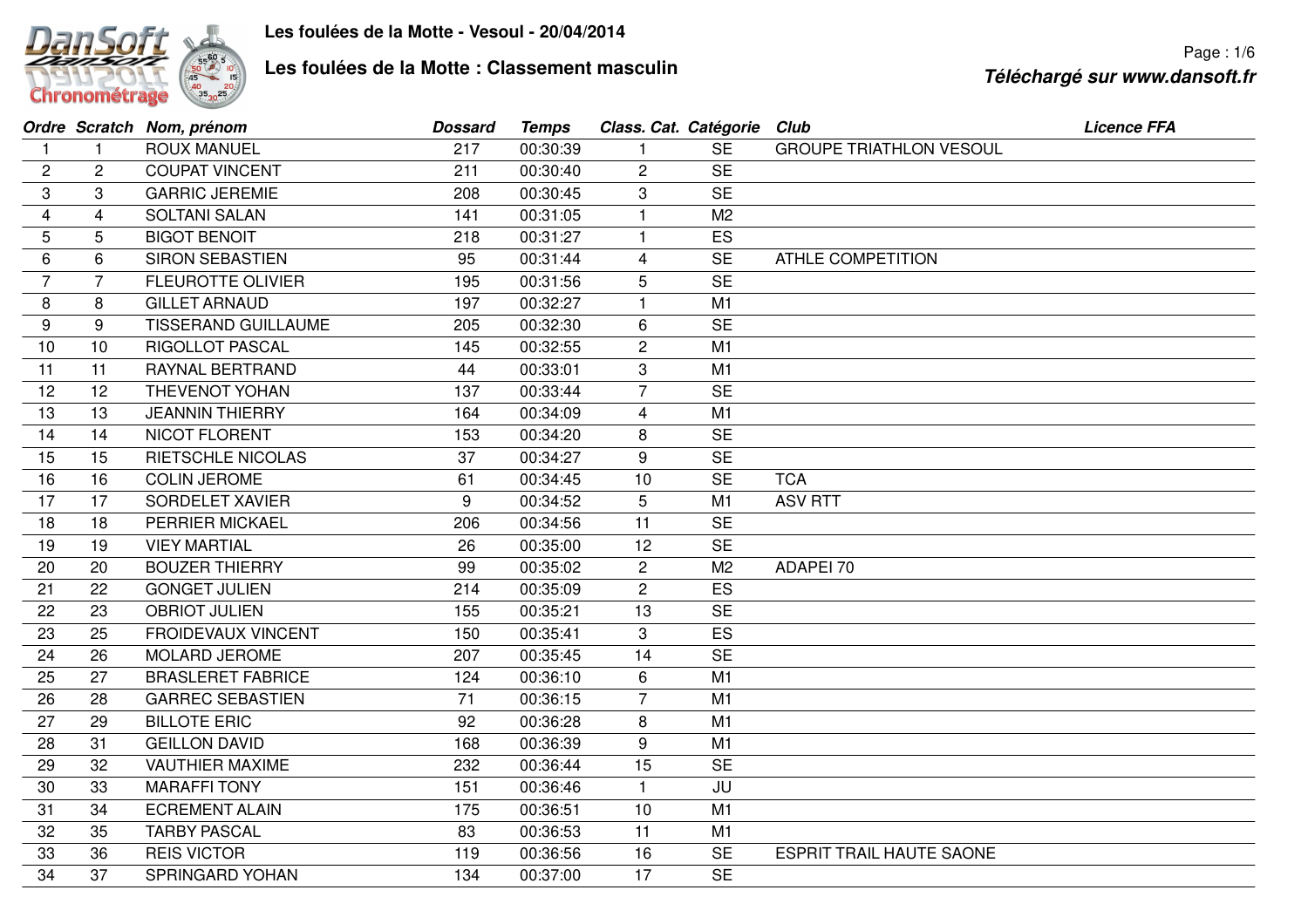

|    |    | Ordre Scratch Nom, prénom  | <b>Dossard</b> | <b>Temps</b> | Class. Cat. Catégorie Club |                |                         | <b>Licence FFA</b> |
|----|----|----------------------------|----------------|--------------|----------------------------|----------------|-------------------------|--------------------|
| 35 | 38 | <b>BROCARD ALEXANDRE</b>   | 181            | 00:37:06     |                            | CA             |                         |                    |
| 36 | 39 | <b>GONGET CHRISTOPHE</b>   | 212            | 00:37:14     | 12                         | M1             |                         |                    |
| 37 | 40 | ROCHE EMMANUEL             | 36             | 00:37:17     | $\overline{4}$             | ES             |                         |                    |
| 38 | 41 | NARJOZ CYRIL               | 76             | 00:37:25     | 13                         | M1             | <b>VESOUL MARATHON</b>  |                    |
| 39 | 42 | <b>GILBERTAS PATRICK</b>   | 138            | 00:37:27     | 14                         | M1             |                         |                    |
| 40 | 43 | <b>MAL BENOIT</b>          | 169            | 00:37:30     | 18                         | <b>SE</b>      |                         |                    |
| 41 | 44 | <b>JACOB BORIS</b>         | 68             | 00:37:35     | 19                         | <b>SE</b>      | <b>ASPSAV</b>           |                    |
| 42 | 45 | <b>BULET DAVID</b>         | 147            | 00:37:42     | 20                         | <b>SE</b>      |                         |                    |
| 43 | 46 | <b>LEMEU CYRIL</b>         | 166            | 00:37:48     | 15                         | M1             |                         |                    |
| 44 | 47 | <b>GRATTEPAIN THIBAULT</b> | $\overline{2}$ | 00:37:57     | 21                         | <b>SE</b>      | <b>ATHLE RUNNING</b>    | 1644096            |
| 45 | 49 | <b>FALLICA THIBAUT</b>     | 219            | 00:38:05     | 22                         | <b>SE</b>      |                         |                    |
| 46 | 50 | <b>VAGNIEZ LOIC</b>        | 162            | 00:38:07     | 23                         | <b>SE</b>      |                         |                    |
| 47 | 51 | <b>TROUTIER FRANCK</b>     | 185            | 00:38:16     | 16                         | M1             |                         |                    |
| 48 | 52 | YGORRA JOEL                | 3              | 00:38:33     | 24                         | <b>SE</b>      | <b>ESCARGOTS 21</b>     |                    |
| 49 | 53 | <b>BEERENS STEPHANE</b>    | 1              | 00:39:04     | 25                         | <b>SE</b>      | <b>LUXEUIL ATHLE 70</b> | 150151             |
| 50 | 54 | <b>BULLIER CYRIL</b>       | 131            | 00:39:05     | 26                         | <b>SE</b>      |                         |                    |
| 51 | 55 | <b>AGNELOT DAVID</b>       | 69             | 00:39:11     | 17                         | M1             | <b>ASPSAV</b>           |                    |
| 52 | 56 | <b>DUDNIK LAURENT</b>      | 57             | 00:39:12     | 3                          | M <sub>2</sub> |                         |                    |
| 53 | 58 | <b>LESLOURDY ALAIN</b>     | 149            | 00:39:15     | $\overline{4}$             | M <sub>2</sub> |                         |                    |
| 54 | 59 | <b>MARAFFI SAMUEL</b>      | 146            | 00:39:15     | 27                         | <b>SE</b>      |                         |                    |
| 55 | 60 | <b>REGNAUD STEPHANE</b>    | 154            | 00:39:21     | 28                         | <b>SE</b>      |                         |                    |
| 56 | 61 | <b>GIRARD PIERRE</b>       | 133            | 00:39:38     | 5                          | M <sub>2</sub> |                         |                    |
| 57 | 62 | <b>HUSSON GAETAN</b>       | 75             | 00:39:52     | 18                         | M1             | <b>VESOUL MARATHON</b>  |                    |
| 58 | 64 | ROBERT JEAN CLAUDE         | 91             | 00:39:59     | 19                         | M1             |                         |                    |
| 59 | 65 | <b>JAMEY GAEL</b>          | 64             | 00:40:02     | 29                         | <b>SE</b>      |                         |                    |
| 60 | 66 | <b>GIRARD RICHARD</b>      | 58             | 00:40:11     | 6                          | M <sub>2</sub> |                         |                    |
| 61 | 67 | <b>GATT KEVIN</b>          | 228            | 00:40:15     | 30                         | <b>SE</b>      |                         |                    |
| 62 | 68 | <b>COLIN JEAN FRANCOIS</b> | 15             | 00:40:25     | $\overline{7}$             | M <sub>2</sub> |                         |                    |
| 63 | 69 | <b>GANTOIS JOCELYN</b>     | 32             | 00:40:32     | 20                         | M1             |                         |                    |
| 64 | 70 | <b>BOUZER DANIEL</b>       | 90             | 00:40:32     | 8                          | M <sub>2</sub> |                         |                    |
| 65 | 71 | <b>CORTI JEAN</b>          | 38             | 00:40:37     | $\mathbf{1}$               | M3             |                         |                    |
| 66 | 72 | <b>BLANC PHILIPPE</b>      | 39             | 00:40:41     | 21                         | M1             |                         |                    |
| 67 | 73 | <b>ROBIN CLAUDE</b>        | 221            | 00:40:44     | 9                          | M <sub>2</sub> |                         |                    |
| 68 | 74 | COEUDEVEZ JEAN LUC         | 51             | 00:40:45     | 10                         | M <sub>2</sub> | <b>ATHLE RUNNING</b>    |                    |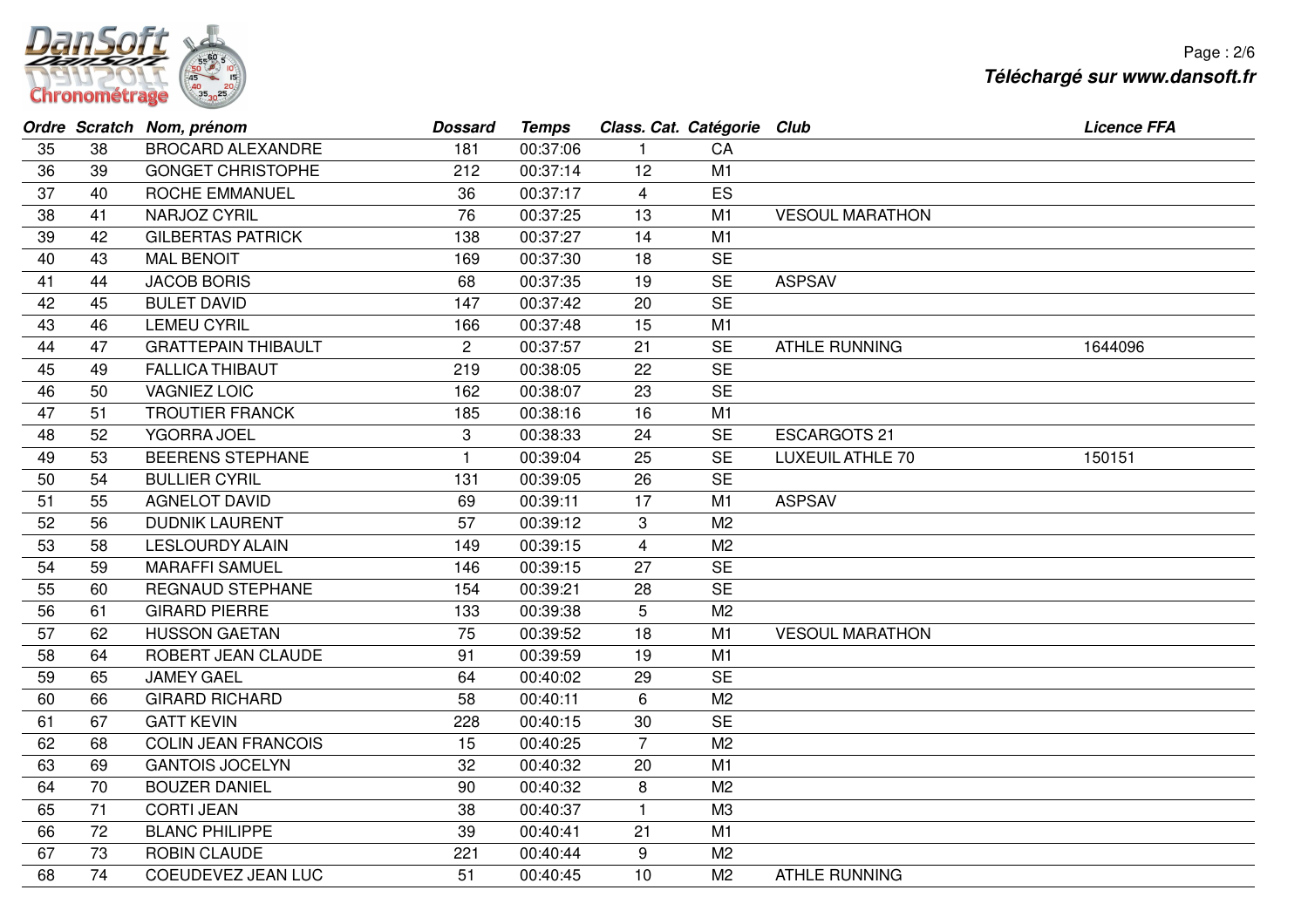

|     |     | Ordre Scratch Nom, prénom    | <b>Dossard</b> | <b>Temps</b> | Class. Cat. Catégorie Club |                |                        | <b>Licence FFA</b> |
|-----|-----|------------------------------|----------------|--------------|----------------------------|----------------|------------------------|--------------------|
| 69  | 75  | <b>CREVAT DAVY</b>           | 73             | 00:40:45     | 31                         | <b>SE</b>      | <b>ASPSAV</b>          |                    |
| 70  | 76  | SIMARD CHRISTOPHE            | 55             | 00:40:50     | 32                         | <b>SE</b>      |                        |                    |
| 71  | 77  | <b>LAKARD BORIS</b>          | 41             | 00:40:53     | 33                         | <b>SE</b>      |                        |                    |
| 72  | 78  | <b>HUMBERT CHRISTIAN</b>     | 105            | 00:40:59     | 22                         | M1             |                        | 1468131            |
| 73  | 79  | <b>BONET JULIEN</b>          | 193            | 00:41:02     | 34                         | <b>SE</b>      |                        |                    |
| 74  | 80  | <b>MERCIER JEAN FRANCOIS</b> | 192            | 00:41:02     | 35                         | <b>SE</b>      |                        |                    |
| 75  | 81  | <b>THOMAS EMMANUEL</b>       | 27             | 00:41:02     | 36                         | <b>SE</b>      |                        |                    |
| 76  | 82  | <b>MONNEY NICOLAS</b>        | 115            | 00:41:07     | 37                         | <b>SE</b>      |                        |                    |
| 77  | 83  | <b>MOURIC FABIAN</b>         | 122            | 00:41:12     | 38                         | <b>SE</b>      | ASCEE 70               |                    |
| 78  | 84  | <b>ALTMEYER CEDRIC</b>       | 161            | 00:41:13     | 39                         | <b>SE</b>      |                        |                    |
| 79  | 85  | <b>ROYER EDOUARD</b>         | 136            | 00:41:17     | 23                         | M1             |                        |                    |
| 80  | 86  | <b>SOARES ARTHUR</b>         | 160            | 00:41:22     | 40                         | <b>SE</b>      | <b>CDR</b>             |                    |
| 81  | 87  | <b>VALY ELIE</b>             | 49             | 00:41:23     | 24                         | M1             |                        |                    |
| 82  | 88  | <b>DELECRAY ERIC</b>         | 121            | 00:41:31     | 25                         | M1             |                        |                    |
| 83  | 89  | PERRIN QUENTIN               | 120            | 00:41:37     | 41                         | <b>SE</b>      |                        |                    |
| 84  | 90  | <b>PARIS BERTRAND</b>        | 188            | 00:41:41     | 42                         | <b>SE</b>      |                        |                    |
| 85  | 91  | <b>BAIGUE HENRI</b>          | 116            | 00:41:41     | 11                         | M <sub>2</sub> |                        |                    |
| 86  | 92  | MONTICOLO DAVY               | 222            | 00:41:48     | 43                         | <b>SE</b>      |                        |                    |
| 87  | 93  | ROGER PASCAL                 | 132            | 00:41:51     | 12                         | M <sub>2</sub> |                        |                    |
| 88  | 94  | <b>BOYON CELESTIN</b>        | 165            | 00:41:51     | $\mathbf{2}$               | CA             |                        |                    |
| 89  | 95  | <b>VAUTRIN OLIVIER</b>       | 144            | 00:41:52     | 26                         | M1             |                        |                    |
| 90  | 96  | PESENTI FREDERIC             | 89             | 00:41:57     | 27                         | M1             |                        |                    |
| 91  | 97  | <b>CAVAILLES SEBASTIEN</b>   | 35             | 00:42:01     | 44                         | <b>SE</b>      |                        |                    |
| 92  | 98  | SUCHET SEBASTIEN             | 28             | 00:42:06     | 45                         | <b>SE</b>      |                        |                    |
| 93  | 99  | <b>GONCALVES LIONEL</b>      | 210            | 00:42:13     | 46                         | <b>SE</b>      |                        |                    |
| 94  | 100 | <b>MICHEL FRANCOIS</b>       | 180            | 00:42:19     | 13                         | M <sub>2</sub> |                        |                    |
| 95  | 101 | <b>CHARBONNET JOHANN</b>     | 94             | 00:42:21     | 28                         | M1             |                        |                    |
| 96  | 102 | <b>GRUGEARD PHILIPPE</b>     | 114            | 00:42:21     | 29                         | M1             |                        |                    |
| 97  | 103 | <b>VENU NICOLAS</b>          | 170            | 00:42:28     | 47                         | <b>SE</b>      |                        |                    |
| 98  | 104 | <b>NODE ANTOINE</b>          | 140            | 00:42:33     | 3                          | CA             |                        |                    |
| 99  | 105 | <b>LARTIGUE FABIEN</b>       | 19             | 00:42:33     | 48                         | <b>SE</b>      |                        |                    |
| 100 | 106 | <b>DA SILVA MARC</b>         | 159            | 00:42:41     | 49                         | <b>SE</b>      |                        |                    |
| 101 | 107 | <b>LAILLET EMMANUEL</b>      | 30             | 00:42:55     | 30                         | M1             |                        |                    |
| 102 | 108 | <b>MANCASSOLA PATRICK</b>    | 47             | 00:42:56     | 14                         | M <sub>2</sub> | <b>VESOUL MARATHON</b> |                    |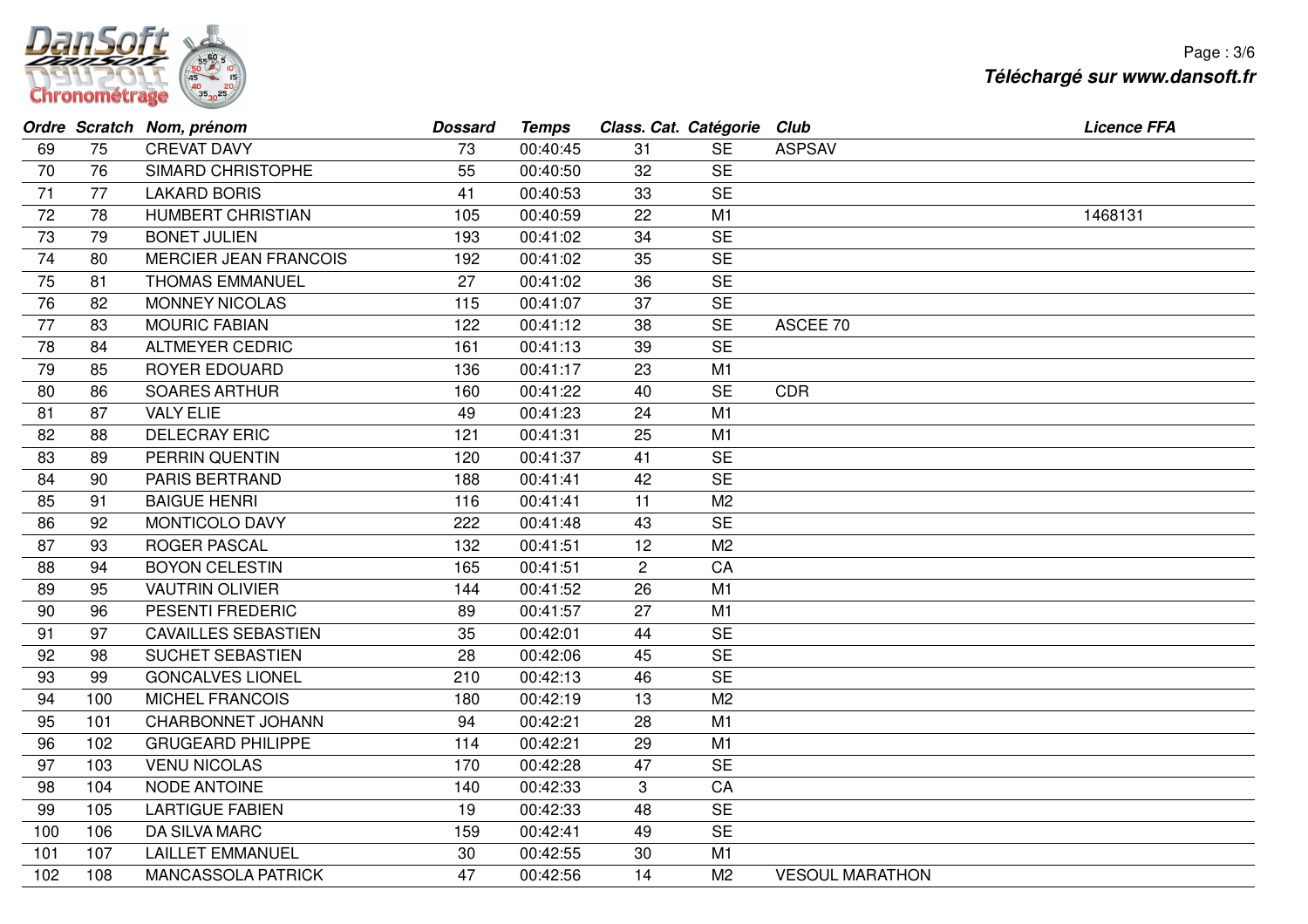

|     |     | Ordre Scratch Nom, prénom  | <b>Dossard</b> | <b>Temps</b> | Class. Cat. Catégorie Club |                |                                 | <b>Licence FFA</b> |
|-----|-----|----------------------------|----------------|--------------|----------------------------|----------------|---------------------------------|--------------------|
| 103 | 109 | <b>TARDY YANNICK</b>       | 110            | 00:43:05     | 50                         | <b>SE</b>      |                                 |                    |
| 104 | 110 | <b>VENU GUILLAUME</b>      | 171            | 00:43:06     | 51                         | <b>SE</b>      |                                 |                    |
| 105 | 111 | <b>LOPES CARL</b>          | 84             | 00:43:09     | 31                         | M1             | <b>ESPRIT TRAIL HAUTE SAONE</b> |                    |
| 106 | 112 | <b>MEUNIER FREDERIC</b>    | 86             | 00:43:09     | 32                         | M <sub>1</sub> |                                 |                    |
| 107 | 113 | <b>GUAY DAMIEN</b>         | 24             | 00:43:13     | 33                         | M <sub>1</sub> |                                 |                    |
| 108 | 114 | <b>NODE LAURENT</b>        | 139            | 00:43:14     | 34                         | M1             |                                 |                    |
| 109 | 115 | <b>ROBERT CLAUDE</b>       | 128            | 00:43:15     | 15                         | M <sub>2</sub> |                                 |                    |
| 110 | 117 | <b>SERIN MICKAEL</b>       | 12             | 00:43:27     | 52                         | <b>SE</b>      |                                 |                    |
| 111 | 118 | <b>BRUNET CEDRIC</b>       | 21             | 00:43:50     | 53                         | <b>SE</b>      |                                 |                    |
| 112 | 119 | <b>THIERRY FLORAN</b>      | 81             | 00:44:01     | 16                         | M <sub>2</sub> | <b>VESOUL MARATHON</b>          |                    |
| 113 | 120 | THUEILLON FREDERIC         | 67             | 00:44:04     | 17                         | M <sub>2</sub> | <b>ASPSAV</b>                   |                    |
| 114 | 121 | <b>BOISTON BERNARD</b>     | 173            | 00:44:07     | 18                         | M <sub>2</sub> |                                 |                    |
| 115 | 122 | <b>CHEVALLIER OLIVIER</b>  | 104            | 00:44:14     | 54                         | <b>SE</b>      |                                 |                    |
| 116 | 124 | <b>BADET GEORGES</b>       | 72             | 00:44:32     | 19                         | M <sub>2</sub> | <b>ASPSAV</b>                   |                    |
| 117 | 125 | <b>CHARLES DAVID</b>       | 130            | 00:44:44     | 55                         | <b>SE</b>      |                                 |                    |
| 118 | 126 | <b>MOUGIN AURELIEN</b>     | 6              | 00:44:52     | 56                         | <b>SE</b>      |                                 |                    |
| 119 | 127 | <b>TOUSSAINT DENIS</b>     | 74             | 00:45:02     | $\overline{2}$             | M <sub>3</sub> | <b>VESOUL MARATHON</b>          |                    |
| 120 | 128 | <b>CASANOVA ROMAIN</b>     | 42             | 00:45:08     | 57                         | <b>SE</b>      |                                 |                    |
| 121 | 130 | <b>BEURTHEY JEROME</b>     | 102            | 00:45:46     | 35                         | M1             |                                 |                    |
| 122 | 131 | <b>MONIER MICHEL</b>       | 117            | 00:45:55     | 20                         | M <sub>2</sub> |                                 |                    |
| 123 | 132 | <b>COURTOIS GILLES</b>     | 62             | 00:46:01     | 21                         | M <sub>2</sub> | FC NOIDANAIS                    |                    |
| 124 | 133 | <b>JAZAT ROLAND</b>        | 77             | 00:46:05     | 3                          | M <sub>3</sub> | <b>VESOUL MARATHON</b>          |                    |
| 125 | 135 | <b>BOUGEOT ERIC</b>        | 123            | 00:46:08     | 22                         | M <sub>2</sub> |                                 |                    |
| 126 | 136 | <b>BARBEROT DANIEL</b>     | 11             | 00:46:15     | 23                         | M <sub>2</sub> |                                 |                    |
| 127 | 137 | <b>GANTOIS HERVE</b>       | 31             | 00:46:29     | 5                          | ES             |                                 |                    |
| 128 | 138 | <b>MERLO FLORENT</b>       | 13             | 00:46:29     | 58                         | <b>SE</b>      |                                 |                    |
| 129 | 139 | PANOUILLOT DAMIEN          | 25             | 00:46:32     | 36                         | M1             |                                 |                    |
| 130 | 140 | <b>BRAHMIA ANDRE</b>       | 78             | 00:46:36     | 37                         | M1             | <b>VESOUL MARATHON</b>          |                    |
| 131 | 142 | <b>CHEVILLARD STEPHANE</b> | 163            | 00:46:47     | 59                         | <b>SE</b>      |                                 |                    |
| 132 | 143 | <b>REUCHET FABIEN</b>      | 70             | 00:46:47     | 60                         | <b>SE</b>      | <b>ASPSAV</b>                   |                    |
| 133 | 145 | <b>FALLOT GUILLAUME</b>    | 179            | 00:46:54     | 61                         | <b>SE</b>      |                                 |                    |
| 134 | 147 | <b>BUATOIS MARC</b>        | 148            | 00:47:05     | 62                         | <b>SE</b>      | 70000                           |                    |
| 135 | 148 | <b>BRESSON ERIC</b>        | 96             | 00:47:12     | 38                         | M <sub>1</sub> | <b>ATHLE COMPETITION</b>        |                    |
| 136 | 150 | MOUGE MAXIME               | 93             | 00:47:16     | 63                         | <b>SE</b>      |                                 |                    |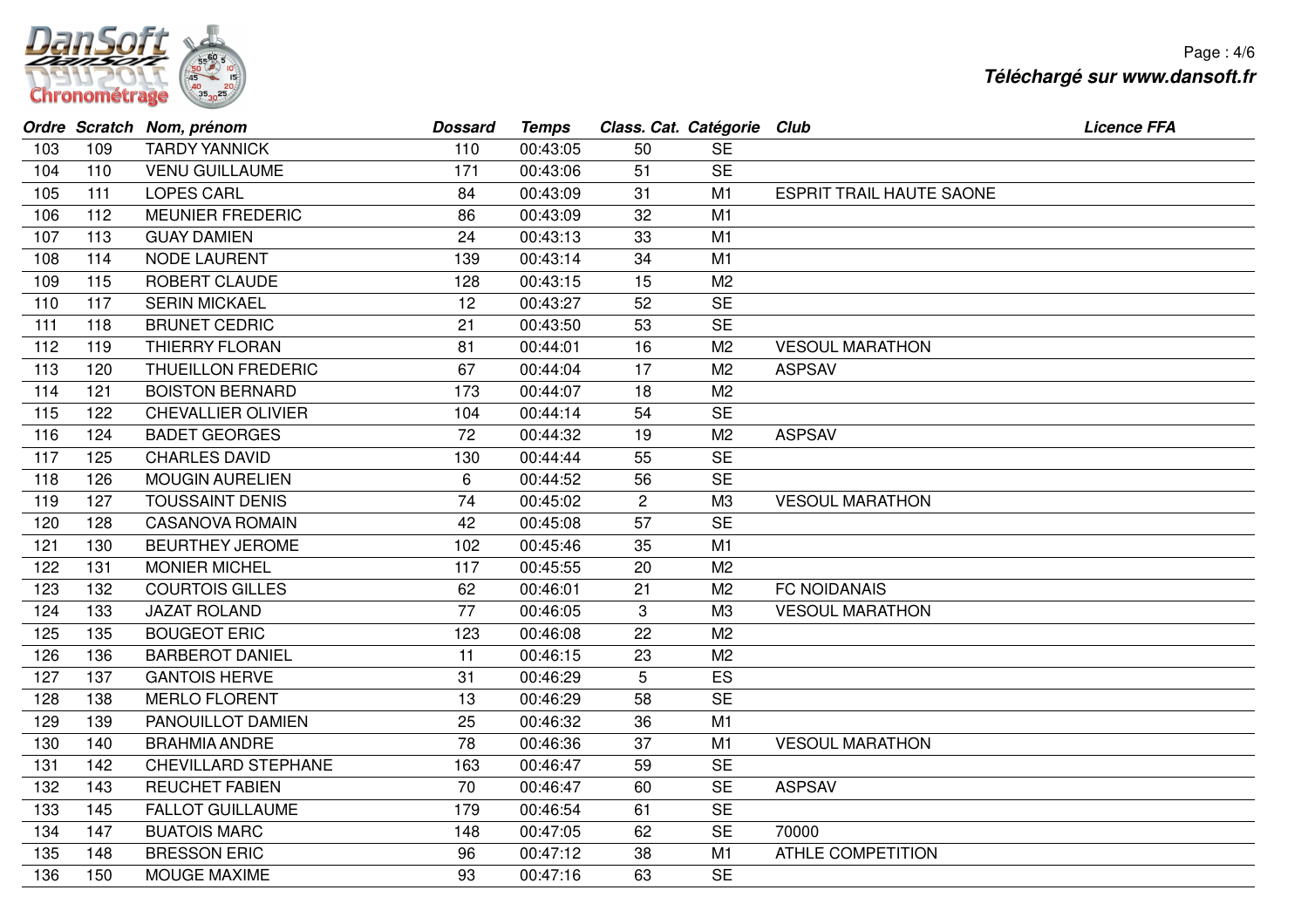

|     |     | Ordre Scratch Nom, prénom  | <b>Dossard</b> | <b>Temps</b> | Class. Cat. Catégorie Club |                |                        | <b>Licence FFA</b> |
|-----|-----|----------------------------|----------------|--------------|----------------------------|----------------|------------------------|--------------------|
| 137 | 151 | <b>GAUTHIER FRANCIS</b>    | 82             | 00:47:19     | 39                         | M <sub>1</sub> |                        |                    |
| 138 | 152 | <b>BLANC STEVE</b>         | 4              | 00:47:22     | 64                         | <b>SE</b>      |                        |                    |
| 139 | 153 | <b>LAMBOLEY EMMANUEL</b>   | 231            | 00:47:34     | 65                         | <b>SE</b>      |                        |                    |
| 140 | 154 | <b>GURNAUD DAMIEN</b>      | 108            | 00:47:35     | 40                         | M1             |                        |                    |
| 141 | 155 | <b>MEILLON GREGORY</b>     | 177            | 00:47:46     | 4                          | CA             |                        |                    |
| 142 | 158 | <b>MERCIER RICHARD</b>     | 45             | 00:48:02     | 66                         | <b>SE</b>      | <b>FC NOIDANS</b>      |                    |
| 143 | 159 | <b>MILLERET RICHARD</b>    | 17             | 00:48:02     | 41                         | M1             |                        |                    |
| 144 | 162 | <b>HEZARD ANDRE</b>        | 113            | 00:48:28     | $\mathbf{1}$               | M4             |                        |                    |
| 145 | 165 | <b>VARINICH MARTIAL</b>    | 220            | 00:48:32     | 42                         | M1             |                        |                    |
| 146 | 166 | <b>VERTEY MAX</b>          | 10             | 00:49:10     | 67                         | <b>SE</b>      |                        |                    |
| 147 | 168 | <b>BINET CHRISTOPHE</b>    | 8              | 00:49:12     | 43                         | M1             |                        |                    |
| 148 | 170 | <b>MUGNAI ALDO</b>         | 224            | 00:49:25     | $\overline{\mathbf{4}}$    | M <sub>3</sub> |                        |                    |
| 149 | 172 | <b>BEURTHEY TRISTAN</b>    | 103            | 00:50:05     | $\overline{c}$             | JU             |                        |                    |
| 150 | 173 | <b>GARRIDO MOISE</b>       | 111            | 00:50:08     | 68                         | <b>SE</b>      |                        |                    |
| 151 | 174 | PHEULPIN YOANN             | 174            | 00:50:15     | 69                         | <b>SE</b>      |                        |                    |
| 152 | 176 | <b>FOURNIER NICOLAS</b>    | 184            | 00:50:38     | 70                         | <b>SE</b>      |                        |                    |
| 153 | 177 | <b>LACHAT HUBERT</b>       | 79             | 00:50:39     | 5                          | M <sub>3</sub> | <b>VESOUL MARATHON</b> |                    |
| 154 | 179 | <b>GENTY ALAIN</b>         | 183            | 00:51:24     | 24                         | M <sub>2</sub> |                        |                    |
| 155 | 180 | <b>TARBY THIERRY</b>       | 187            | 00:51:36     | 44                         | M1             |                        |                    |
| 156 | 182 | LETELLIER KEVIN            | 20             | 00:52:07     | 71                         | <b>SE</b>      |                        |                    |
| 157 | 183 | <b>MINERVINI MICHAEL</b>   | 142            | 00:52:13     | 45                         | M1             |                        |                    |
| 158 | 184 | <b>BOUGENOT CHRISTOPHE</b> | 167            | 00:52:36     | 46                         | M <sub>1</sub> |                        |                    |
| 159 | 185 | <b>MEILLON FRANCOIS</b>    | 178            | 00:52:43     | 5                          | CA             |                        |                    |
| 160 | 186 | <b>AGNELOT EMMANUEL</b>    | 18             | 00:52:52     | 47                         | M1             |                        |                    |
| 161 | 189 | <b>DELIOT DAVID</b>        | 100            | 00:53:19     | 48                         | M1             |                        |                    |
| 162 | 190 | <b>GOUSSARD FABRICE</b>    | 101            | 00:53:20     | 72                         | <b>SE</b>      |                        |                    |
| 163 | 191 | NOUVION MAX                | 189            | 00:53:35     | $\,6$                      | M <sub>3</sub> |                        |                    |
| 164 | 192 | <b>BELLE MATHIEU</b>       | 135            | 00:53:44     | 73                         | <b>SE</b>      |                        |                    |
| 165 | 193 | <b>GAUDEFROY FREDERIC</b>  | 112            | 00:54:26     | 25                         | M <sub>2</sub> |                        |                    |
| 166 | 194 | <b>HUMBERT DIDIER</b>      | 54             | 00:54:29     | 26                         | M <sub>2</sub> |                        |                    |
| 167 | 195 | <b>LAPOUGE THIBAULT</b>    | 196            | 00:54:47     | 74                         | <b>SE</b>      |                        |                    |
| 168 | 197 | <b>MASSON ALAIN</b>        | 225            | 00:54:52     | 27                         | M <sub>2</sub> |                        |                    |
| 169 | 198 | <b>BUISSON ARNAUD</b>      | 109            | 00:54:57     | 75                         | <b>SE</b>      |                        |                    |
| 170 | 200 | <b>GRANDJEAN CLAUDE</b>    | 129            | 00:55:12     | $\overline{2}$             | M4             |                        |                    |